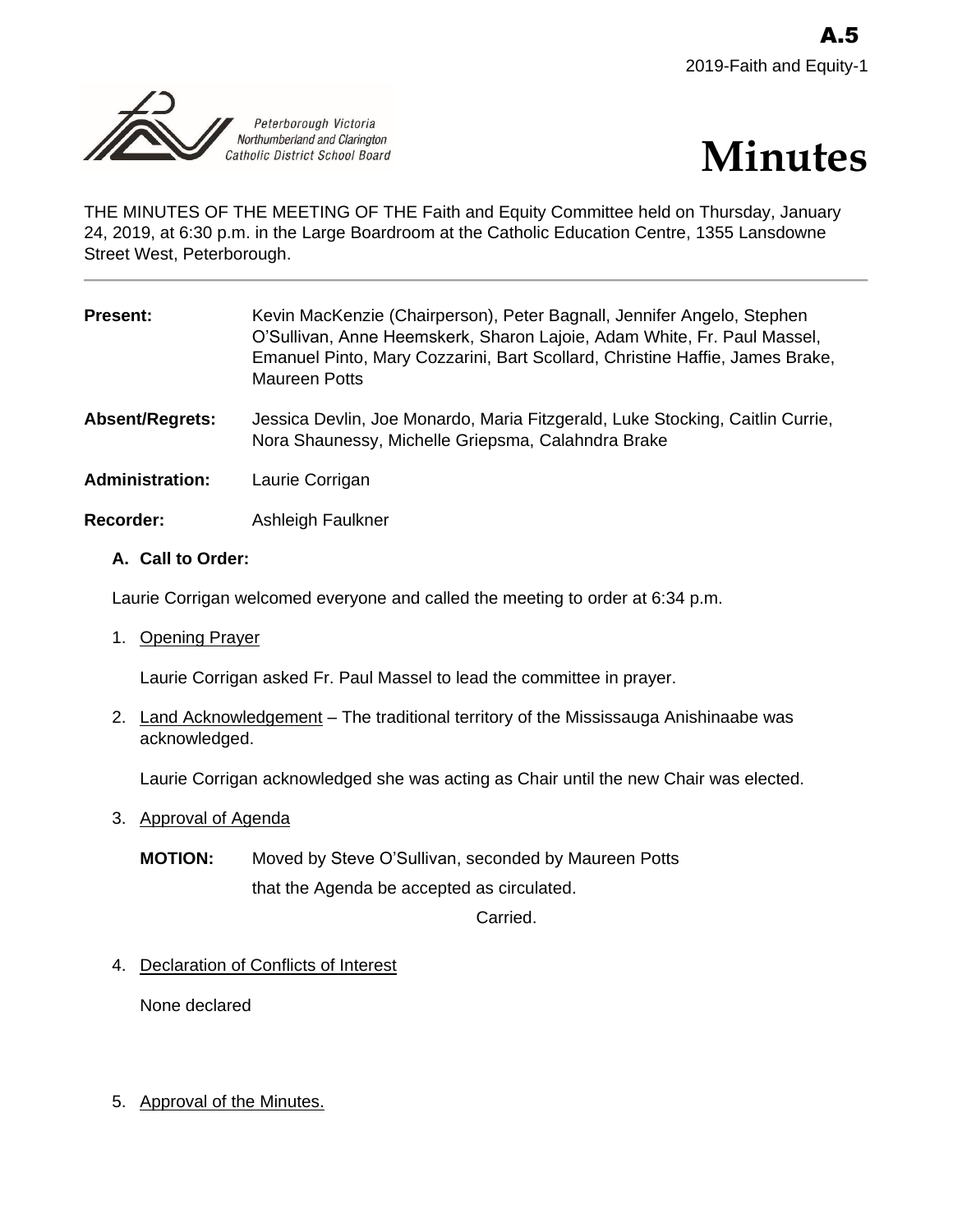**MOTION:** Moved by Jennifer Angelo, seconded by Peter Bagnall that the minutes of the Faith and Equity Advisory Committee meeting held on October 11, 2018, be approved.

Carried.

## 6. Business Arising from the Minutes

None

### **B. Recommended Actions/Presentations:**

#### 1. Election of Chair – Laurie Corrigan

Laurie Corrigan introduced the two new trustees, Emanuel Pinto and Kevin MacKenzie.

Laurie Corrigan first asked Emanuel Pinto if he would like to be Chair of the Committee and he declined. Laurie then asked Kevin MacKenzie if he would like to be Chair of the Committee and he accepted.

Kevin MacKenzie assumed the Chairperson role on the committee.

Laurie Corrigan asked committee members to introduce themselves.

#### 2. Religious Education Updates *–* Peter Bagnall

Peter Bagnall provided the committee with an update on Elementary Religious Education. Peter started the presentation with a summary of what has occurred so far with the Growing in Faith, Growing in Christ grade 5 implementation. Full implementation will continue to occur at PVNC one grade per year, with Grade 6 being implemented in May 2019.

Peter Bagnall shared the features for adult faith formation including, a moment of reflection and professional development modules (webinar series).

Peter then provided the link to the parish website. He showed the committee different highlights of the website including video clips and faith journeys that are available to students and their families, parishes and schools.

Peter Bagnell gave a summary of Secondary Religious Education. He shared the implementation timeline, with full implementation completed. He then explained the Secondary Religious Education Strands with a new addition of Research & Inquiry.

Peter and Father Paul answered questions from the committee.

#### 3. Renewing the Promise Process – Peter Bagnall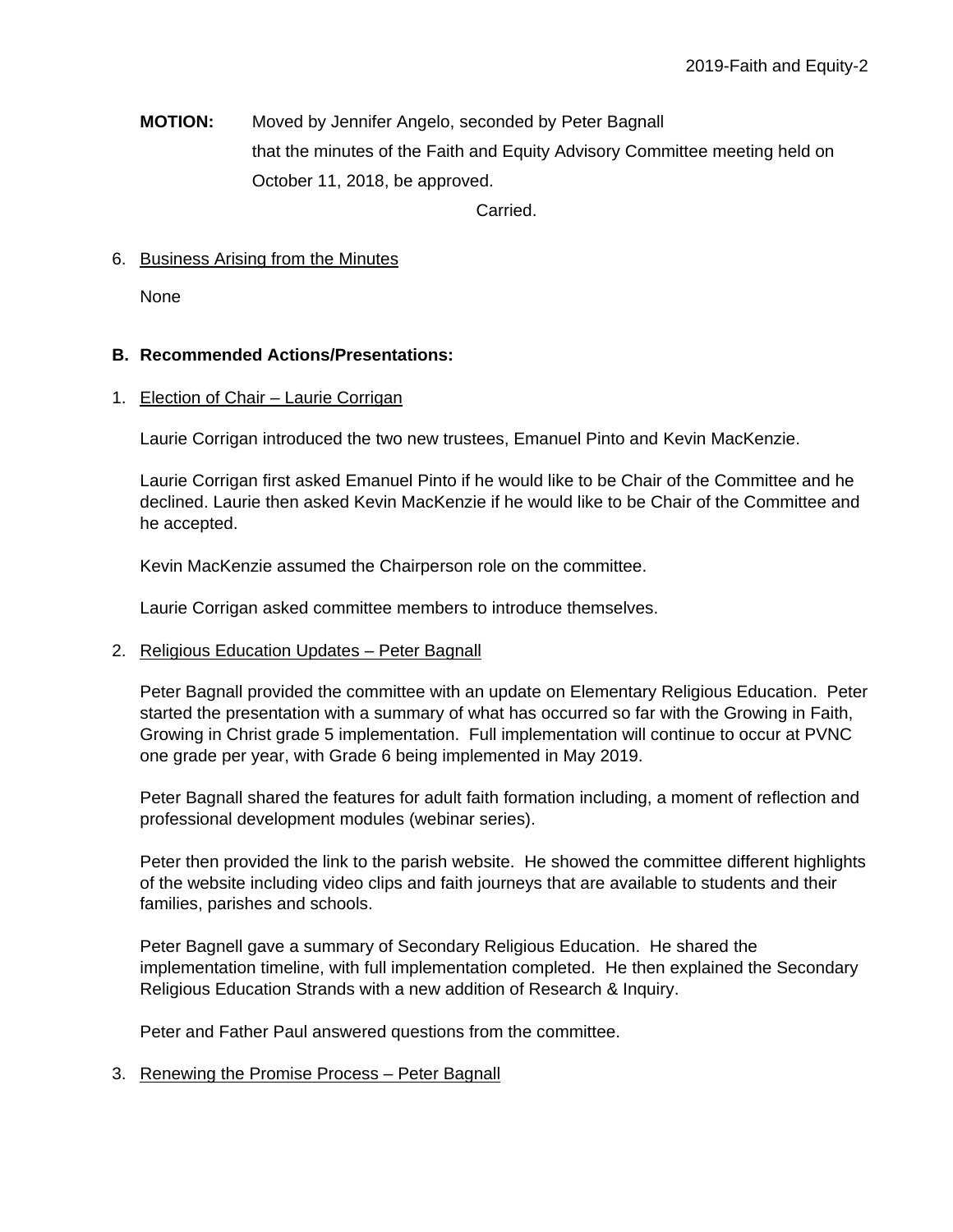Peter Bagnall provided a background summary of the Renewing the Promise process. There were multiple stages of consultation which resulted in a Pastoral Letter from the Catholic bishops of Ontario in May 2018. The themes from the symposium were ranked with input of PVNC staff.

Peter Bagnall summarized PVNC Faith Day, which focused on Renewing the Promise and included liturgies, a message from Michael Nasello, and then a video of reflection, by David Wells. Peter also provided samples of the staff responses to questions asked during Faith Day. The committee was then asked to share the responses that stood out to them.

Peter Bagnall shared samples of the answers from the Priest/Principal meeting.

Peter Bagnall played a clip of the David Wells video. Committee members were then asked how the video linked to the questions "How do you see themes from the Road to Emmaus and the pattern of Eucharist in these stories?".

# **C. Information Items:**

# 1. Diocesan Updates - Father Paul Massel

Father Paul gave the following diocesan update:

Priest/Principal meeting went very well. There was a remarkable presence and good connection between everyone.

Mass for Consecrated Men and Women, held Saturday, January 26, 2019 at the Cathedral. In thanks and gratitude for all the religious men and women working in our diocese. Reception afterwards in Bishop Doyle Hall.

February 2, 2019 St. Joseph Dinner is a fundraiser for the Catholic Campus Ministry at Trent and Fleming. Fr. Raymond de Souza will speak.

# 2. Equity Action Plan Update – Peter Bagnall/Laurie Corrigan

Laurie Corrigan began the presentation with a review of the Equity timeline. She provided examples of PVNCCDSB's policy and procedures. The committee was then shown a summary of PVNCCDSB's previous Five-Year plan.

Laurie Corrigan then discussed the Equity and Inclusion Education Implementation Plan Monitoring and Integration (2017-2020). This can be found on the Board website and includes the guidelines set out by the Ministry of Education on which areas of focus are to be included when developing policy.

The Committee was also shown the parent fact sheet, which helps with the understanding of the Ontario's Equity Action Plan.

Peter Bagnall handed out copies of the Director's Annual Report 2017-2018 to members. This can also be found on the Board website.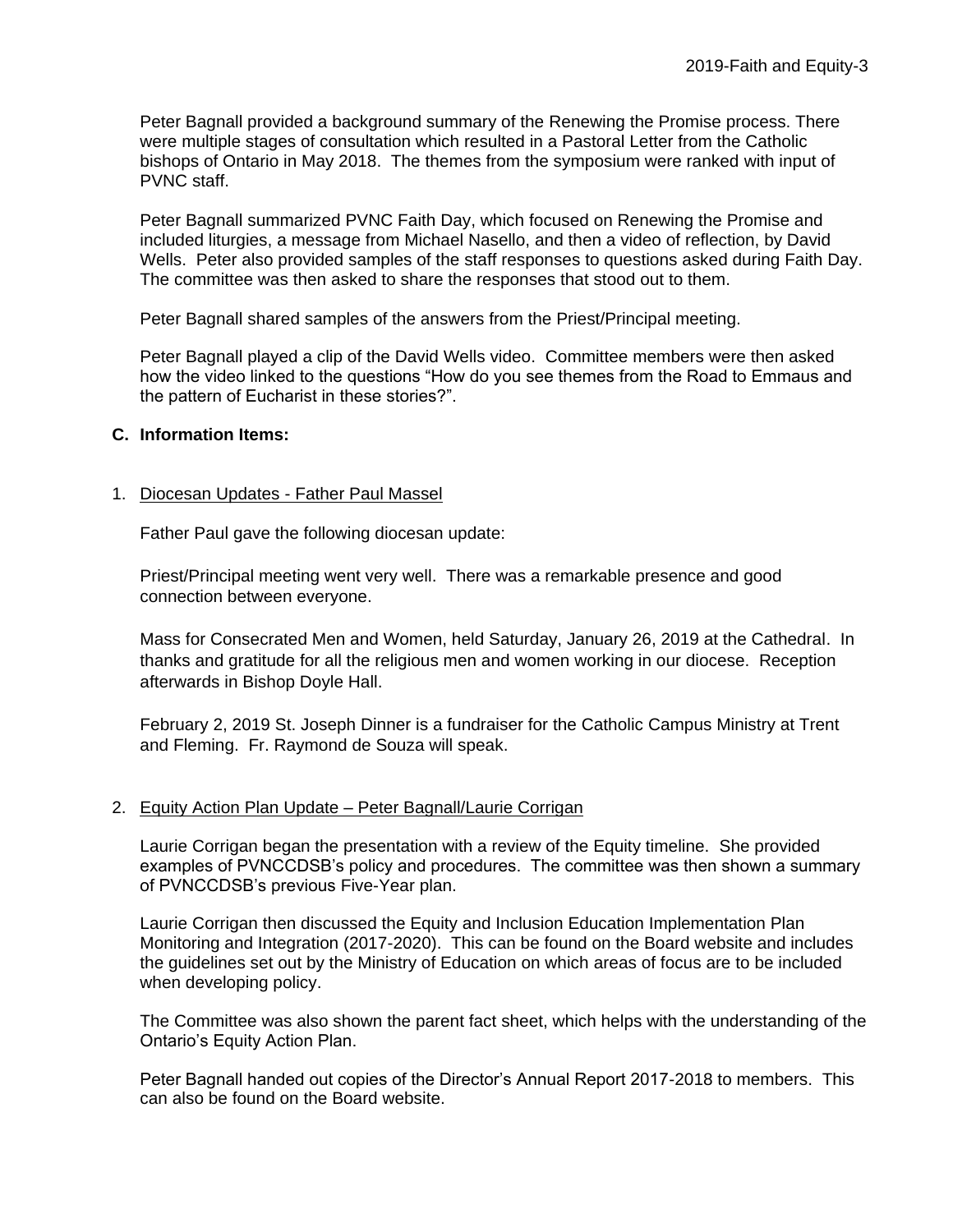Peter Bagnall then shared with the committee, that he had partnered with Luke Stocking on a presentation at WFMP, that focused on getting equity in the classroom. This was well received.

Peter Bagnall informed the committee that there was CRRP training provided to teachers and principals. Peter summarized the Principles of Catholic Social teaching.

Peter Bagnall discussed equity inquiry and how the teams that participated were guided in the creation of an equity inquiry question and they continue to refine their inquiry questions.

Laurie Corrigan then asked members of the committee to share what equity might look like in their school. Mary Cozzarini shared examples of what her school does, which includes various activities that draw the school together and gives the students the opportunity to connect and feel included.

#### 3. ICE – CCCB Indigenous Education – Peter Bagnall/Sharon Lajoie

Sharon Lajoie shared with the committee that there will be a memo inviting participation of Indigenous Leads in April 2019. She will have more information on Monday.

The Leads will participate in the planning; which Sharon will be a part of.

#### 4. Week of Prayer for Christian Unity – Father Paul Massel/Peter Bagnall

Father Paul explained there have been two celebrations this week.

This past Tuesday at St. John's Anglican at 7 pm, Bishop Miehm was speaking and Bishop Priscilla of the Anglican Diocese presided.

Today, the Calvary Church staff were invited to join us at the CEC for a short prayer service and lunch. It was a great chance to meet each other and share our common faith.

#### 5. Committee Member Updates

Laurie Corrigan – Currently we are working on a document for Bishop Miehm on the Pastoral Care of Catholic School. It is in the draft process, but will eventually be brought to this committee.

Maureen Potts – A letter from the Special Education Advisory Committee was sent to the Ministry of Education. It highlights inequity in the allocation of funds for special education. Funding is provided on a per person basis and not based on the student's needs. This creates inequality between boards. SEAC has asked for a response to the question, can we change this to make it equitable.

Steve O'Sullivan – Recent retreat for principals and managers, led by Fr. Darren Dias. The retreat focused on the Eucharist and how, by the nature of our vocation, we participate in the pattern of the Eucharist. A fulsome and comprehensive dialogue was had about how the Eucharist shapes our work and is at the centre of our school communities.

Knights of Columbus annual roast beef dinner is this Saturday at Immaculate Conception. All are welcome to attend.